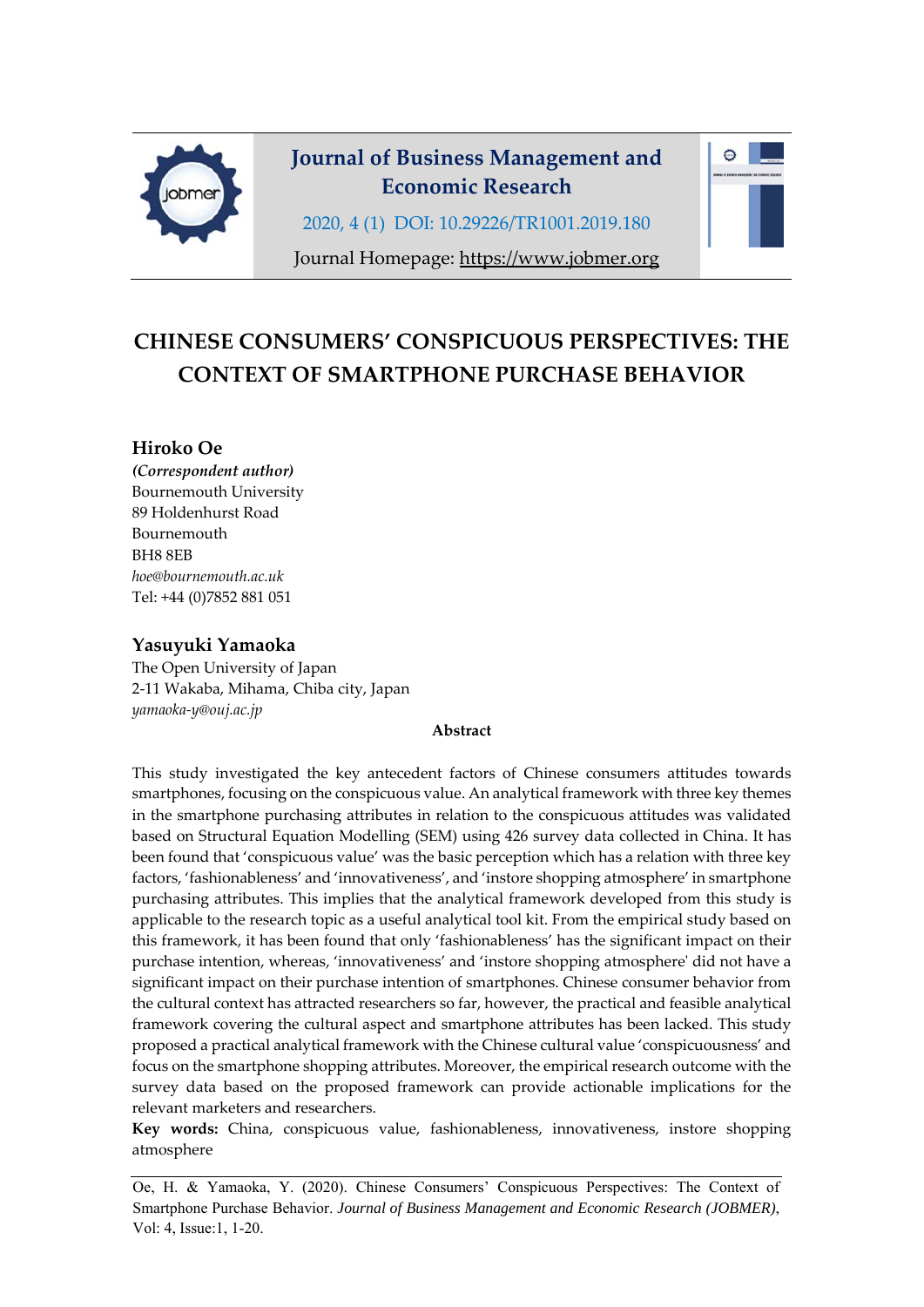#### **1. Introduction**

#### **1.1. Background of this study**

With the potential of smartphone market in China, it has acknowledged that it is useful to investigate how firms should cope with drastically changing Chinese smartphone market with changing consumer perceptions and behavior. While the world's economy remains in a state of depression, the potential customer base for smartphones is further revealed through research into the Chinese market, and the underlying data which contributes to its successful marketing strategies. It is common knowledge that Chinese consumer behavior should be analyzed in its cultural context (Hofstede, 2008). The unique nature of the Chinese market that has its origins in Confucian values, its demand for social respect and a particular notion of 'maintaining faceʹ (*Mianzi* in Mandarin), is intrinsically different from Western social values. Therefore, it is important to understand that Chinese consumers' buying behavior is heavily influenced by these values and winning their preferences in todayʹs competitive market is an essential aspect of a marketing strategy for any enterprise which aims to be successful in the Chinese market (Jin *et al.,* 2010).

#### **1.2. Research gap**

The concept of this perceived unique value should be investigated in detailed so that the practitioners and researchers can design effective marketing strategies in line with the Chinese consumers' value perceptions, especially in the context of their inclination to bolster their public appearance and status (Vigneron and Johnson, 1999; 2004). There have been a variety of antecedent factors for Chinese consumer purchasing behavior in academic discussions so far, which have acknowledged the necessity of the cultural contextual analysis. For instance, this situation is also the case for the smartphone market. As practitioners need some more robust marketing tool kit because of the huge potential of the Chinese smartphone market and therefore, the contribution of the relevant research has been longed for, the practical and feasible analytical framework has not been agreed on so far. The research gap exists that an analytical framework with the cultural context, focusing on the smartphone attribute is missing which has resulted in the lack of actionable marketing activities in the Chinese smartphone market.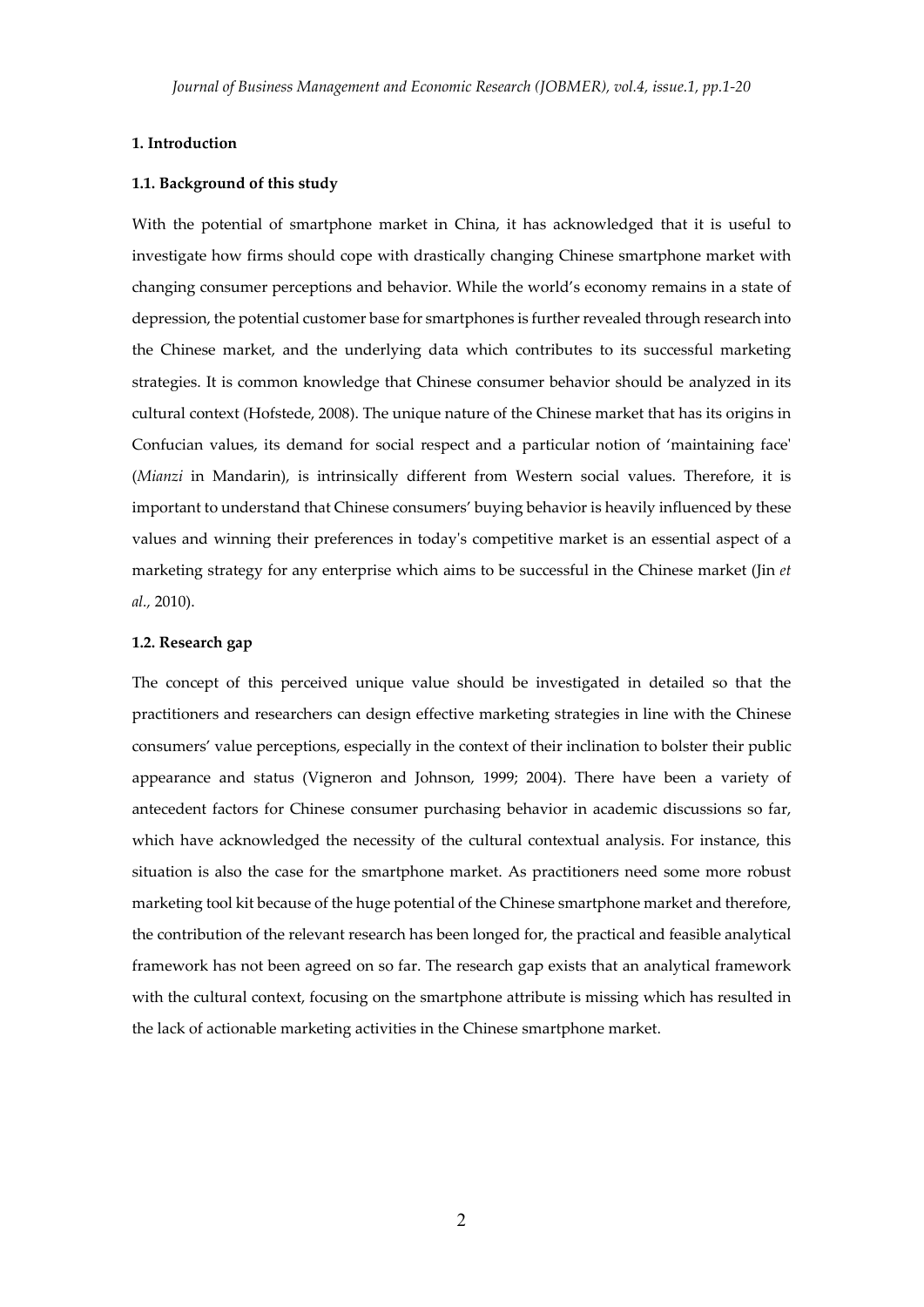#### **1.3. Aim and objectives**

This study aims to explore the Chinese consumers' perceptions towards smartphone purchasing and build a conceptual framework on consumers' purchasing intention. To achieve this aim, four objectives emerged;

‐ To review relevant literature to develop key themes which represent Chinese consumer behavior towards smartphone purchasing.

‐ To build a conceptual framework with hypotheses reflecting the developed key themes

‐ To validate the framework with the collected data from the survey conducted in China based on the Structural Equation Modelling

‐ To evaluate the results of the research and the framework as a marketing toolkit is proposed

‐ To conclude and discuss the actionable implications for the marketers and researchers based on the empirical analysis using the proposed framework.

#### **2. Literature review**

#### **2.1. Chinese consumer behavior in the smartphone market**

In contemporary society, smartphones have become fully integrated into people's daily lives, with technology an ever‐increasing influence on lifestyle (Park, 2019). It is also observed that the smartphone market has developed rapidly responding to the demands of the consumers (Fillion *et al.,* 2016; Liang and Leung, 2018). For businesses, the primary aims of a company include massive profits and meeting the needs of consumers to increase buyer satisfaction customer patronage inevitably plays a vital role in the sales activities. Satisfied and loyal customers contribute to both decreasing costs and increasing profitability (Ehiobuche and Khan, 2012).

Evidently, understanding consumer tendencies and preferences towards goods or services are highly significant in market competition (Fornell, 1992). Investigating and establishing the critical factors in forming an infrastructure of good customer relations and nurturing contentment in the Chinese smartphone market is the primary research theme of this study.

#### *Telecommunication goods and services*

The telecommunications sector plays a vital role in the economic development, due to increased progress in technology and massive competition among the service providers, where smartphones should be one of the key players in leading the telecommunication sector with its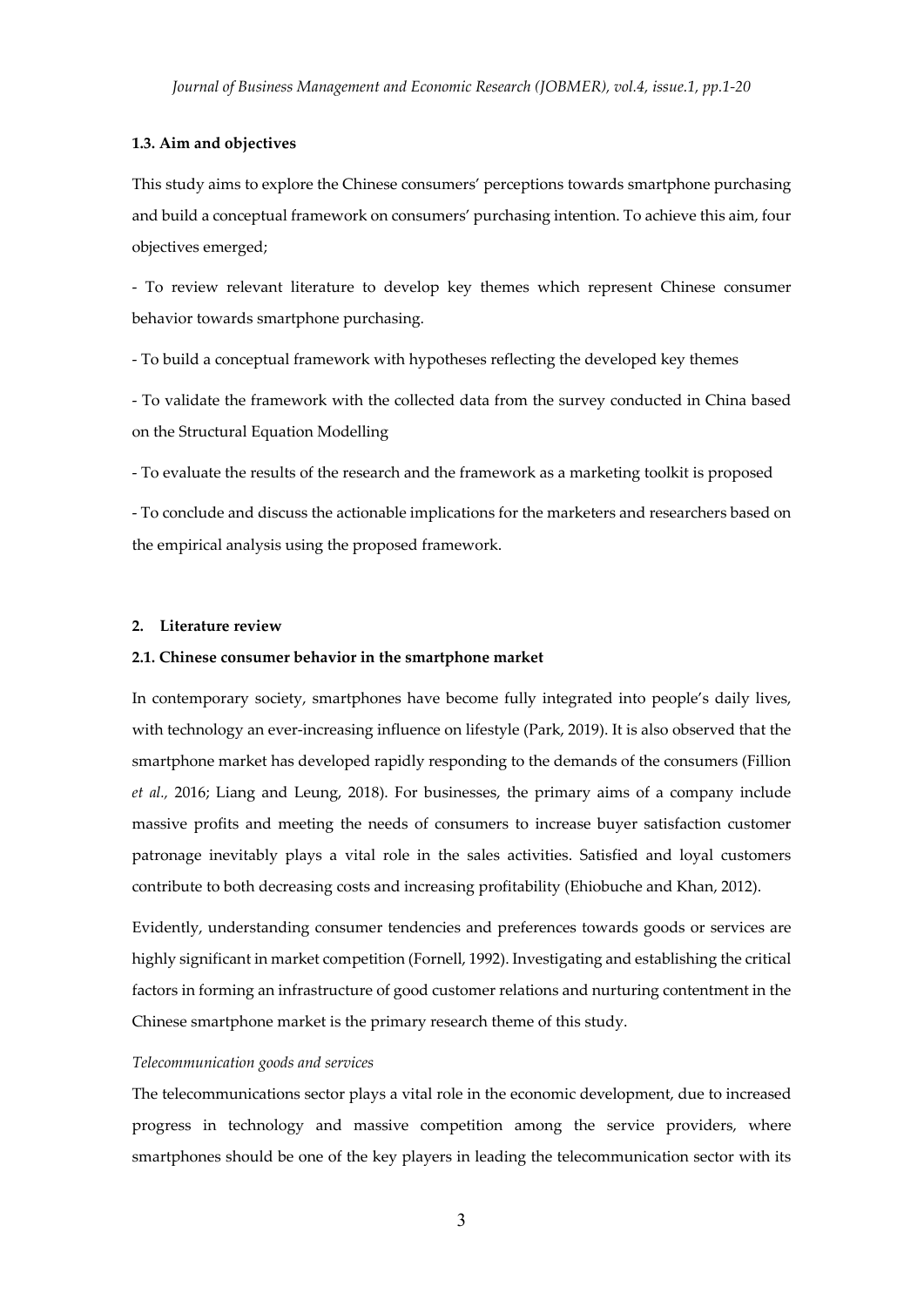impact on the businesses in the current digital age (Roos and Edvardsson, 2008). Under this competitive circumstance, service providers are required to give the customers more attractive packages and implement effective marketing strategies to attract potential customers (Akematsu *et al.,* 2012; Bayraktar *et al.,* 2012; Rahul and Majhi, 2014). It is fatal for them to explore different values in a different markets and cultural contexts to retain existing customers and attain new customers based on the sustainable relationships with them (Heinonen *et al.,* 2010). The long‐term relations with the customers can be achieved when the resonance can be nurtured in the relationships and it is inevitable for the providers to understand and be ready to launch marketing messages based on a different cultural values to the customers in accordance to each market (Gerpott *et al.,* 2001; Leelakulthanit and Hongcharu, 2012; Rodriguez, 2013).

The tangible attributes (e.g., product appearance, product packaging, instore furnishings) and intangible attributes (e.g., in‐store customer services, communication over the counter and brand image) form a basis for the marketing strategy (Ting *et al.,* 2011; Van De Ven *et al.,* 2011; Gobble, 2012; Leelakulthanit and Hongcharu, 2012), but building marketing strategies should be on the basis of understanding of the consumers' cultural values.

#### *Smartphones and Lifestyle*

Chen *et al.* (2013) discussed that a smartphone is an 'anywhere/anytime compact computer' and 'information/entertainment/infotainment' gadget which has been already a essential tool for the consumers. Ling (2007) suggested that teenagers especially have learned how to coordinate with others by using mobile technologies, exchange their views and opinions, emphasizing that a smartphone is now not only a communication tool but also a communication platform essential to their identity with regards to trends and fashion (Nakamura and Oe, 2009).

#### *Smartphone as a high‐end product*

Researchers argue that the social symbol of expensive goods has a significant impact on consumersʹ purchasing choices (Vickers and Renand, 2003). Especially in China, high‐end goods are symbolized as a different set of representations, such as fame, wealth and status; letting consumers have this commodity satisfies not only their material needs but also symbolic demand (Djelic and Ainamo, 1999). It has been discussed that smartphones in China should be analyzed as high-end goods, not only a communication tool (e.g., KPMG, 2012; Marketing China, 2013). Hence, smartphones as higher end gadgets than traditional feature phones might be playing an essential role in the context of social symbolism.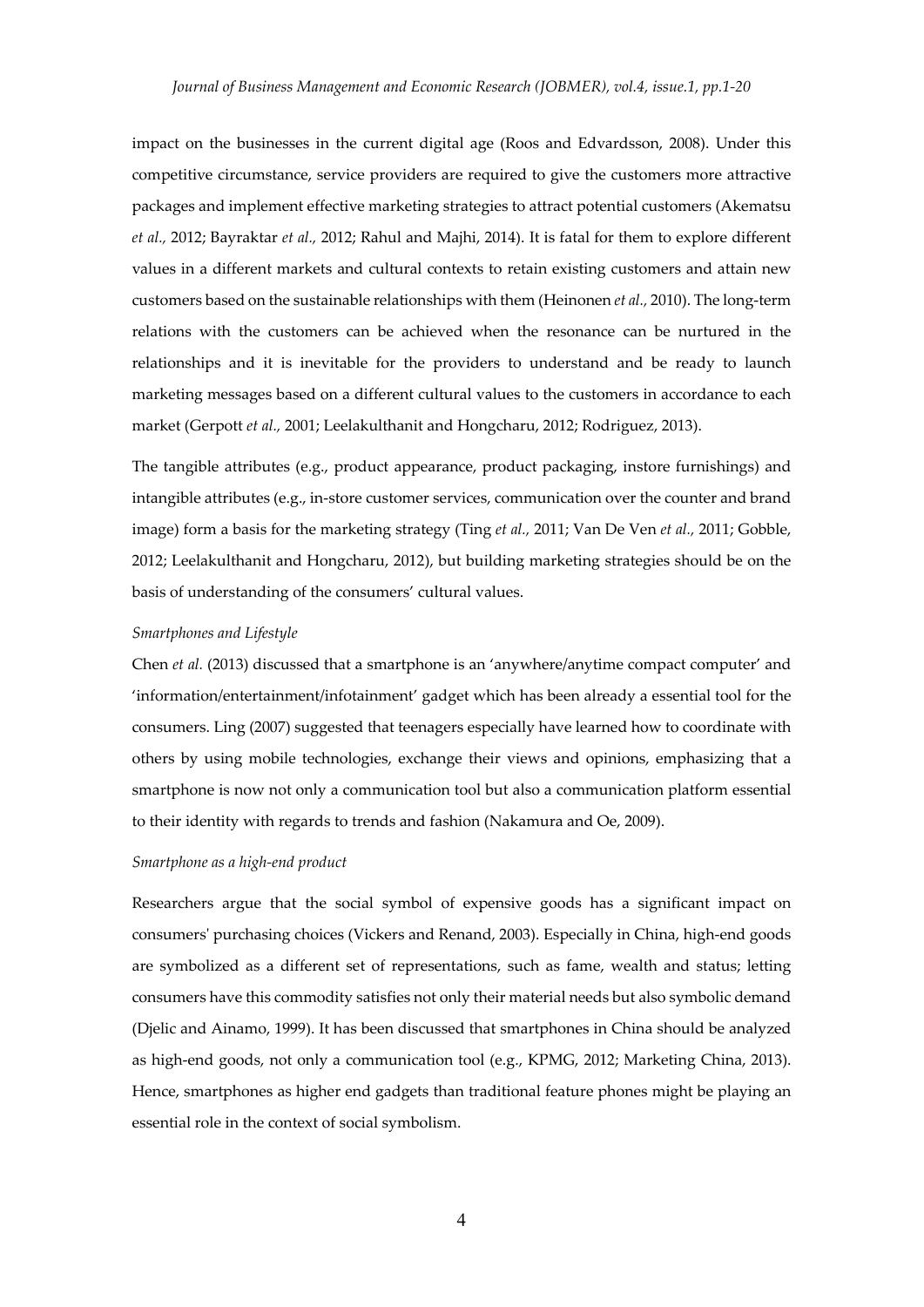Individual prosperity and its appearance through consumption is core to the individualism culture (Heaney, Goldsmith and Jusoh, 2005). The immense popularity of Asian consumers for smartphones may be due to taking into account the importance of 'face,' rather than personal preferences (Schütte and Ciarlante, 1999). Conspicuous consumption is common in collectivist cultures and is more about the conformity and acceptance of the community rather than indulgence or self‐expression (Phau and Prendergast, 2000). In the Chinese context, this conspicuousness should be one of the impactful underlying value for the Chinese consumer behavior.

#### *Conspicuous value: Cultural orientations and the Chinese market*

Two cultural orientations of individualism and collectivism prompt customers to buy high-end items in different modes (Schütte and Ciarlante, 1998). Researchers believe that today's consumption of high‐end goods by Asian consumers emphasizes social meaning conveyed through products. Asian consumers buy high‐end goods to ensure public social recognition and observe social norms.

Consumption is considered in traditional Chinese society as a tool to provide high‐level demand as an activity in its right (Roy and Eshghi, 2013). Therefore, the Chinese consumer will pay more attention to the social value of the brand than the Western consumer, and actively advance the social value of the brand as Chinese consumers need the social identity (Tse, 1996).

The Chinese emphasis on performing correctly in the same social class, with the appropriate way of consumption is expected to correspond to their behavior and social status. They also need to be distinguished from others in society, which is particularly high in China, for example, the Chinese would like to strengthen social identity with material wealth and brands (Podoshen *et al.,* 2011). Luxury and high-end goods are often used as tools to increase the distance between different social groups and identify with others with the same social status. In the smartphone context, Chinese consumers are attracted by a more advanced and the most recent model smartphone to satisfy their conspicuous perception. Smartphone purchasing behavior cannot be discussed, therefore, without the conspicuous consumption aspects, as Chadha and Husband (2006) and Chaudhuri and Majumdar (2006) indicated.

#### **2.2. Key themes underlying conspicuous value in the smartphone context**

Following the discussion above, three key themes are discussed in the context of smartphone purchasing behavior, which will be embedded in the analytical model. The model attained will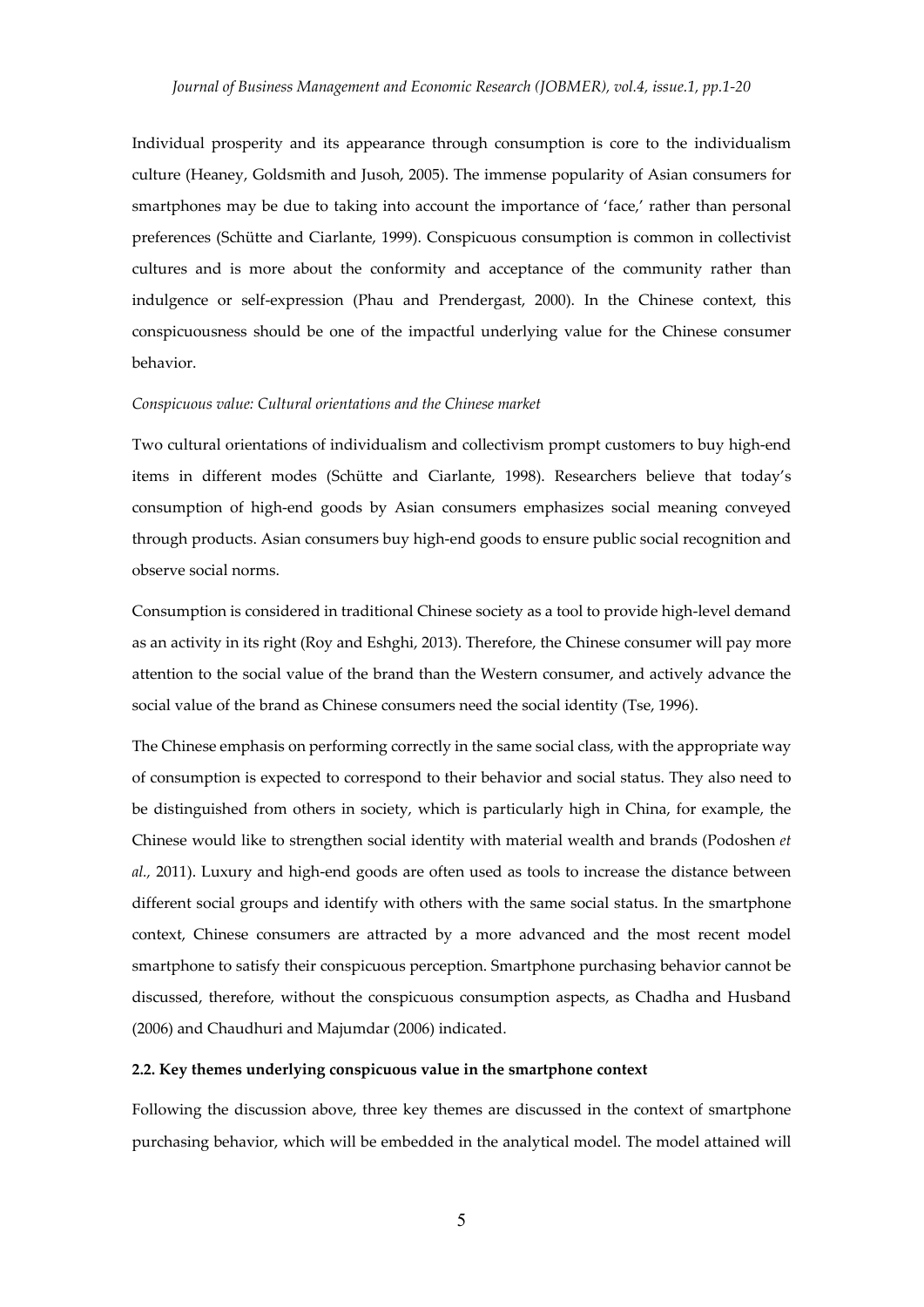be validated with the primary data to reveal Chinese consumers' attitudes based on the conspicuous value perceptions.

#### *Fashionableness of gadgets*

Lorente (2002) studied the younger generation's preference of fashionableness of mobile phones, focusing on their perspectives on design, and similarly, Noel *et al*. (2019) indicated that especially the younger generations are attracted by fashionable aspects such as color and the design of gadgets rather than their primary functions. Similar research across various European and Asian countries was conducted by Kasesniemi *et al.* (2001) and Lorente (2002) which suggest that fashionableness of smartphones should be one of the key elements which attracts the customers.

It has been discussed that the success of mobile phones reflects the lifestyle of the young generation (Toufani et al., 2017) and it is suggested that analysis of the impact of the fashionableness of the gadgets should be explored in more depth (Kopoma, 2000; Mäenpää, 2000; Foley et al., 2007; Filieri and Lin, 2017). Nakamura and Oe (2009) analyzed the smartphone's desirability in the context of ostentatiousness; there are clear links between customer satisfaction and the products' fashionable aspects.

#### *Innovativeness*

Research by Holak and Lehmann (1990) showed that usage and a favorable view of a product's predecessor result in consumersʹ greater willingness to own a new innovative product. It has been indicated that compatibility with the user's lifestyle is affected by the present operating system environment, changes to software interface and the degree of previous experience in using smartphones and other similar gadgets (Sultan, 1999; Kitchen *et al.*, 2015). A conspicuous value could be stimulated by the gadgetsʹ innovative aspects such as a high quality of the snapshots, storage, and application level could be reflecting consumersʹ conspicuous attitudes (Noel *et al.*, 2019), who also suggested this inclination to the innovative aspects can be accelerated in line with the higher social status.

Convergent products have received increasing amounts of attention recently (Gill, 2008; Gill and Lei, 2009; Han *et al.,* 2009; Lee *et al.,* 2013). Consumersʹ perceptions, the innovative technological aspects of gadgets should be one of the components of the conspicuous value. Smartphone purchasing behavior should, therefore, be analyzed with regards to those innovative aspects of the products as one of the constituents of the conspicuousness (Podoshen *et al*., 2011; Komatsu, 2004). Innovative functionality is one of the factors that affect customersʹ purchase intention of smartphones.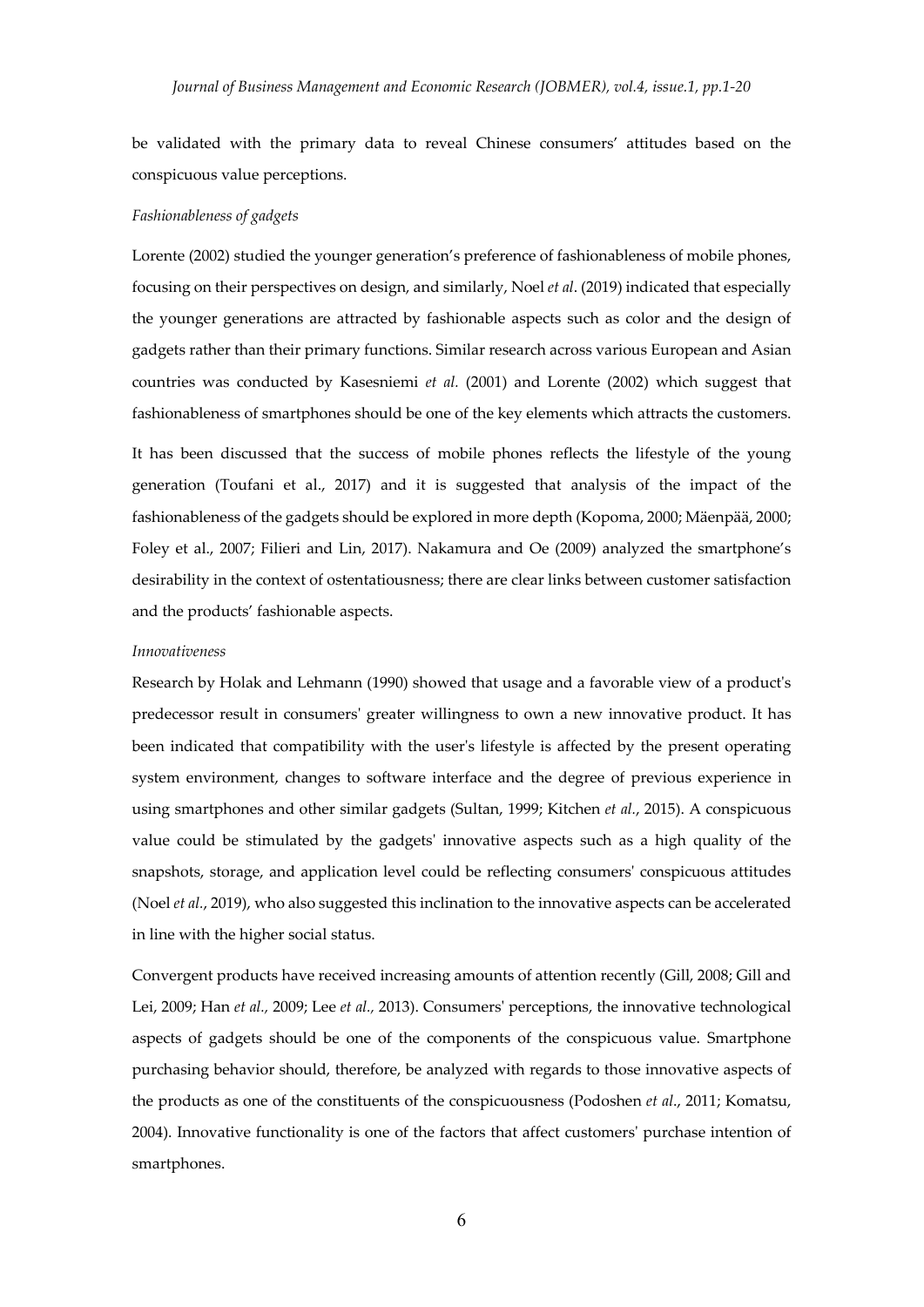#### *Instore shopping atmosphere*

Research has debated that shopping atmosphere influences business performance and customer loyalty (Demirci Orel and Kara, 2014; Garga and Bambale, 2016; van Lierop and El‐Geneidy, 2016). For instance, as Kemp *et al.*, (2019) discussed, happy customers will get back to the store which supports the sustainable businesses for the businesses (e.g., Hu and Jasper, 2006; Maruyama and Wu, 2014). It has been discussed with the evidence from the empirical studies that customers become more loyal to the goods and services with the good shopping atmosphere, which can enhance customer relations with the suppliers (Ogle *et al.,* 2004; Pan and Zinkhan, 2006; Garga and Bambale, 2016; Terblanche, 2018).

More specifically, instore shopping atmosphere can be analyzed in the context of the conspicuous value of consumers. It is because consumers appreciate the store stuff attitudes towards them while they are shopping. Being Treated nicely instore should be one of the essential factors to retain loyal customers (Kim et al., 2016). Customersʹ positive attitudes towards goods and services are changeable; the most important thing is to learn how to maintain a good relationship between customers and the organization (Hill, 2000; Haryono and Sihombing, 2018). Customers appreciate the warmth attitudes with a comfortable touch treating them as if they are VIPs, and also they appreciate the shop decoration and physical atmosphere which overall makes the customer to feel they are special to the shop and the relevant brands (Li *et al*., 2015; Baek *et al*., 2018).

In the Chinese context, the concept of 'Saving face=*mianzi*' could also be important element for the marketers to consider: *Mianzi* is one of the underpinning motives for Chinese consumers to buy products, especially something high‐end, luxury or expensive (Filieri *et al*., 2018; Huang and Wang, 2018). Chinese consumers view the external social needs (e.g., *mianzi*, status) as more important than internal individual needs (Wong and Ahuvia, 1998). Ho (1976) discussed the concept of '*mianzi*' plays an important role and expresses both personal and non-personal characteristics (e.g., wealth, authority) when consumers were served by shop staff. In the smartphone purchasing scenario, the '*mianzi*' should also be considered in the context of instore shopping atmosphere, as Chinese consumers perceive the in‐store shopping atmosphere as one of the key factors to be attracted by the shops whose staff treat them as important customers and keep the customers' '*mianzi*' in front of others in the public space.

7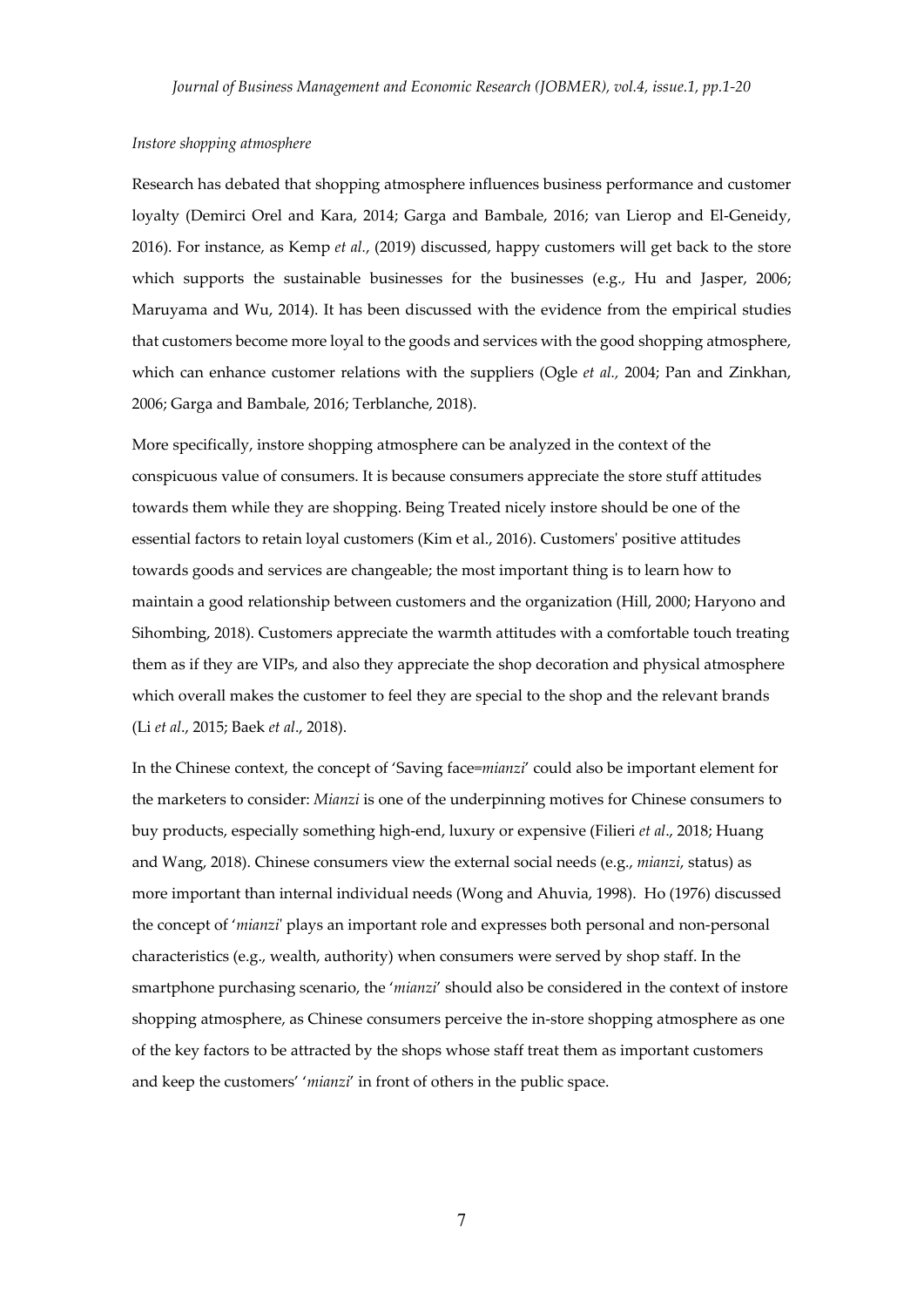#### **2.3. Hypotheses**

From the literature review, Chinese consumer behavior towards smartphone can be analyzed based on conspicuous value as the critical antecedent factor underpinning their perception which could be explained by three factors, fashionableness, innovativeness, and instore shopping atmosphere. Moreover, our literature review suggests that these three sub factors could have an impact on Chinese consumersʹ purchase intention of smartphones.

This study aims to reveal potential relationships based on a quantitative method for testing the following hypotheses. Table 1 shows the hypotheses built based on the literature review with the relevant supportive academic discussions.

| Hypothesis<br>number | <b>Hypothesis</b>                                                                                         | Supportive acdemic discussions                                                                                                                                                             |
|----------------------|-----------------------------------------------------------------------------------------------------------|--------------------------------------------------------------------------------------------------------------------------------------------------------------------------------------------|
| H1                   | Conspicuous consumer value has a positive relation<br>with 'fashionableness' of smartphones               | Hirsjärvi et al., 1982; Drotner, 2000; Kasesniemi et<br>al., 2001; Lorente, 2002; Komatsu, 2004; Ito, 2005;<br>Foley et al., 2007; Noel et al., 2018                                       |
| H2                   | Conspicuous consumer value has a positive relation<br>with 'innovativeness' of smartphones                | Holak and Lehmann, 1990; Sultan, 1999; Olsen,<br>2002; Kotler and Keller, 2009; Podoshen, 2011;<br>Noel et al., 2018; Vonortas, 2018                                                       |
| H <sub>3</sub>       | Conspicuous consumer value has a positive relation<br>with 'instore shopping atmosphere'                  | Bitner and Hubbert, 1994; Jones et al., 2000;<br>Bodet, 2008; Li et al., 2015; Kim et al., 2016; Baek<br>et al., 2018; Haryono and Sihombing, 2018;<br>Terblanche, 2018; Kemp et al., 2019 |
| H <sub>4</sub> a     | The factor 'fashionableness' has a positive impact<br>on purchase intention of smartphones                | Holak and Lehmann, 1990; Chadha and Husband,<br>2006; Filieri, 2017; Hsiao, 2017; Toufani, 2017                                                                                            |
| H <sub>4</sub> b     | The factor 'innovativeness' has a positive impact<br>on purchase intention of smartphones                 | Holak and Lehmann, 1990; Sultan, 1999; Olsen,<br>2002; Kotler and Keller, 2009; Podoshen, 2011;<br>Noel et al., 2018; Vonortas, 2018; Hong, 2017;<br>Kim et al., 2018; Reddy et al., 2018  |
| H <sub>4c</sub>      | The factor 'instore shopping atmosphere' has a<br>positive impact on purchase intention of<br>smartphones | Bitner and Hubbert, 1994; Jones et al., 2000;<br>Olsen, 2002; Bodet, 2008; Cifci, et al., 2016; Paul<br>et al., 2016; Liu, 2017; Manner, 2018                                              |

#### **Table 1. Hypotheses of this study**

As a summary of this section, Figure 1 shows the conceptual framework of this study with

the hypotheses.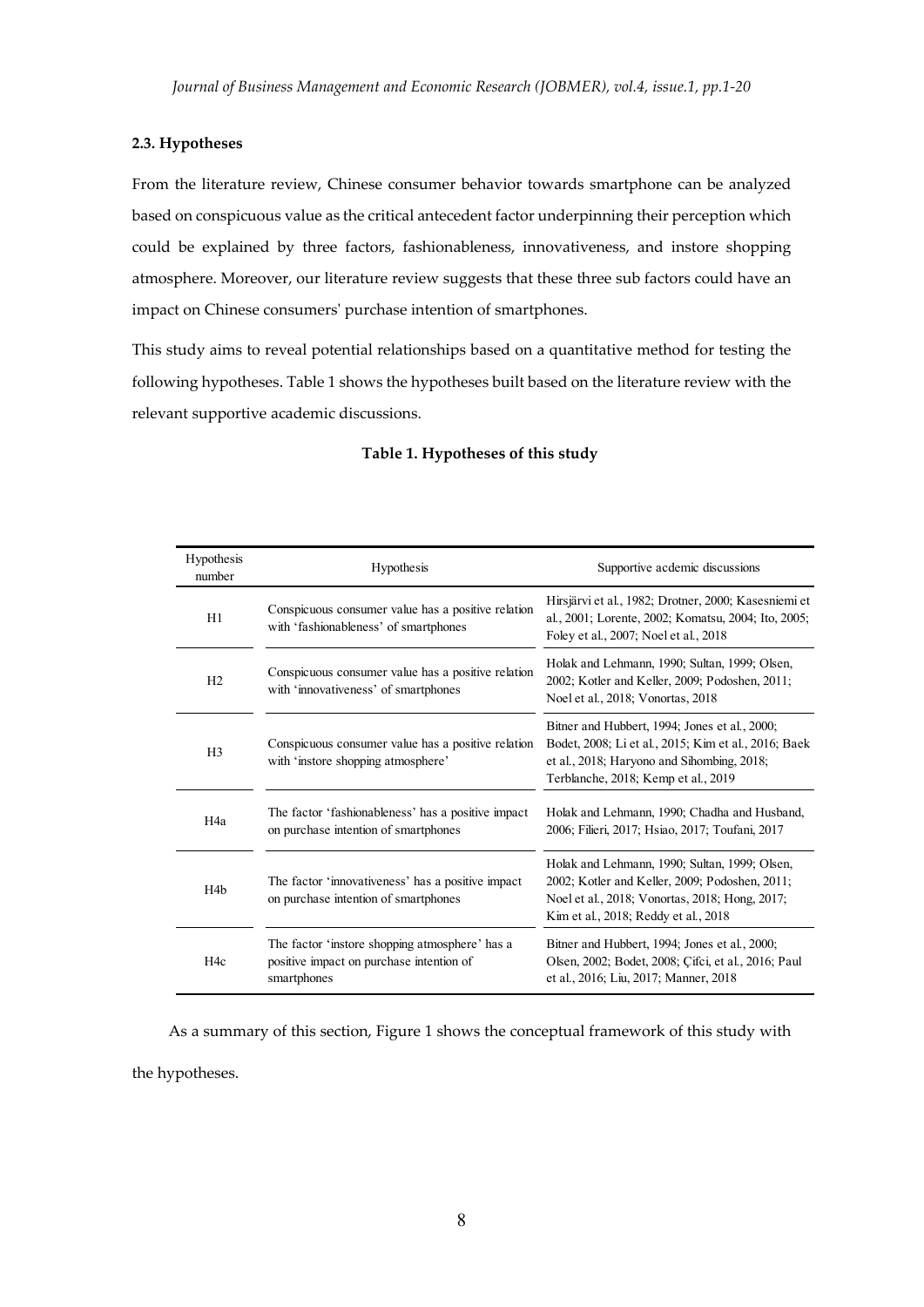

**Figure 1. Conceptual framework and hypotheses**

#### **3. Methodology**

### **3.1. Research Approach and Methodology**

This study uses the deductive approach as the aim of this study is to test and validate a conceptual model with measurements with data collected from consumers in the Chinese market. Data is gathered through the online survey, and the data set is going to be analyzed with SPSS ver. 23. A quantitative method is applied to test predetermined hypotheses that are deduced based on existing theory (Weathington *et al.,* 2012).

It is believed that the most suitable purpose of this research is descriptive because the authors will describe the Chinese consumer's behavior (Ghauri and Grohauug, 2005).

#### **3.2. Data Collection**

As Weathington *et al.* (2012) debated, surveys attempt to gather information from an entire group which is usually a sample (Swetnam, 2004). Thirty items were prepared for the questionnaire, with some modification of wording and format following a pilot test with 50 informants in advance. The survey was conducted by an internet‐based survey website, Survey Monkey, to collect primary data for the analysis.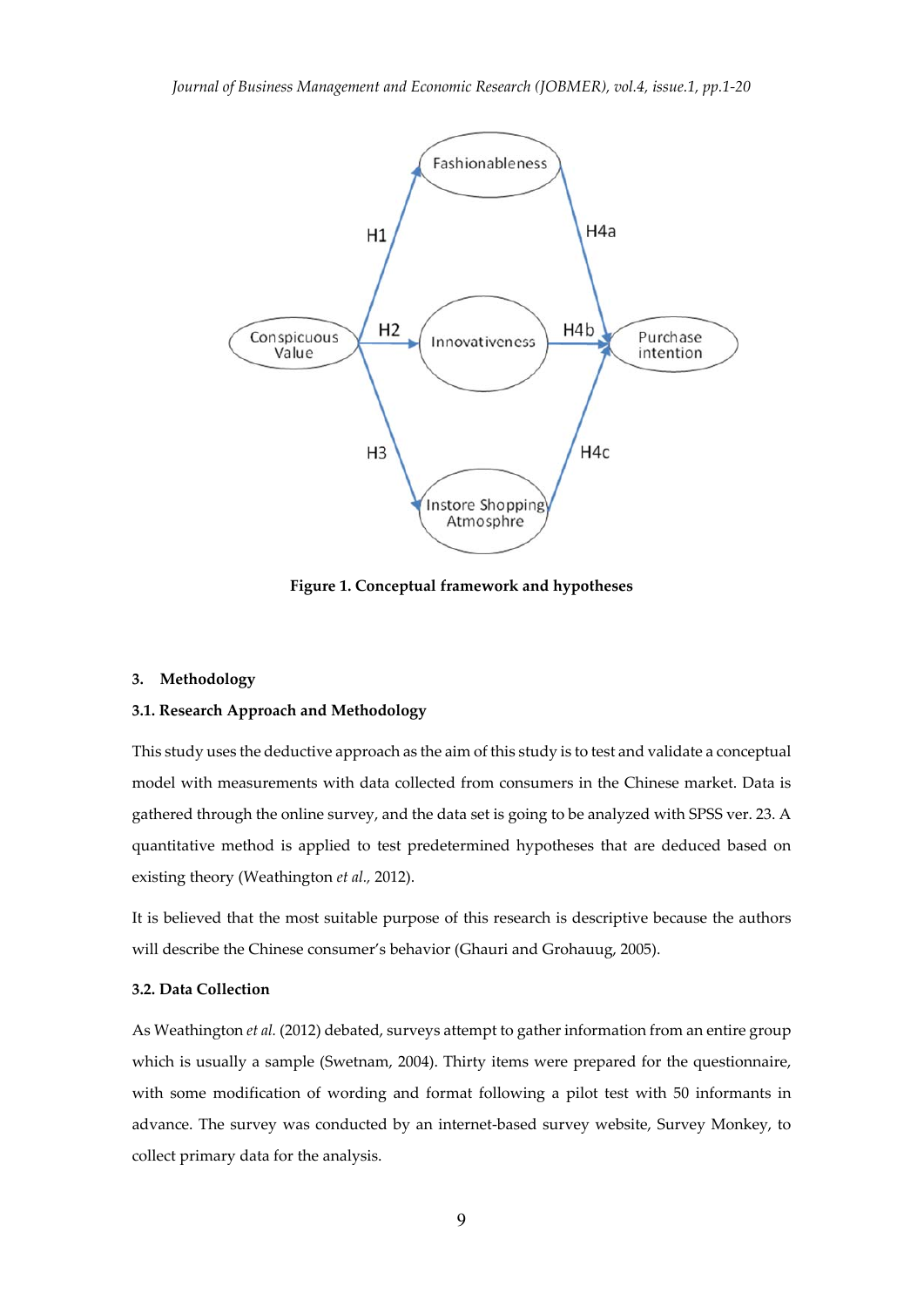The questions and corresponding options used in this research have been carefully measured and chosen, focusing on which related factors affect customer loyalty and how smartphone firms attract customers in the Chinese smartphone market. Based on the research aim and associated hypotheses, the questionnaire consists of questions designed to assess the factors developed in the hypotheses: conspicuousness, fashionableness, innovativeness, instore shopping atmosphere and purchase intention of smartphones.

426 responses were collected, which represent a spectrum of ages and gender in China. The questions can be divided into two parts, including general information and more detailed responses. For data analysis, SPSS version 23 was used.

#### **4. Findings and analysis**

#### **4.1. Data**

Table 2 shows the outline of the respondents' demographic profile.

| Age                         | Count | $\frac{0}{0}$ | Cumulative % |
|-----------------------------|-------|---------------|--------------|
| U18                         | 34    | 8.00%         | 8            |
| 18-24                       | 196   | 46.00%        | 54           |
| 25-30                       | 84    | 19.70%        | 73.7         |
| 30's                        | 43    | 10.10%        | 83.8         |
| 40's                        | 43    | 10.10%        | 93.9         |
| 50's                        | 21    | 4.90%         | 98.8         |
| 60's                        | 5     | 1.20%         | 100          |
| Total                       | 426   | 100.00%       |              |
| Gender                      | Count | $\frac{0}{0}$ | Cumulative % |
| Male                        | 205   | 48.10%        | 48.1         |
| Female                      | 220   | 51.60%        | 99.8         |
| No answer                   | 1     | 0.20%         | 100          |
| Total                       | 426   | 100.00%       |              |
|                             |       |               |              |
| Social class                | Count | $\frac{0}{0}$ | Cumulative % |
| Unemployed                  | 41    | 9.60%         | 9.6          |
| Student                     | 175   | 41.10%        | 50.7         |
| Bule color                  | 62    | 14.60%        | 65.3         |
| White color                 | 147   | 34.50%        | 99.8         |
| Other                       | 1     | 0.20%         | 100          |
| Total                       | 426   | 100.00%       |              |
|                             | Count | $\frac{0}{0}$ | Cumulative % |
| Economic background<br>U500 | 60    | 14.10%        | 14.1         |
| 501-1000                    | 92    | 21.60%        | 35.7         |
| 1001-2000                   | 56    | 13.10%        | 48.8         |
| 2001-3000                   | 52    | 12.20%        | 61           |
| 3001-4000                   | 66    | 15.50%        | 76.5         |
| 4001-5000                   | 53    | 12.40%        | 89           |
| 5001-6000                   | 24    | 5.60%         | 94.6         |
| 6001-8000                   | 16    | 3.80%         | 98.4         |
| O8001                       | 7     | 1.60%         | 100          |
| Total                       | 426   | 100.00%       |              |

#### **Table 2. Profile of the respondents**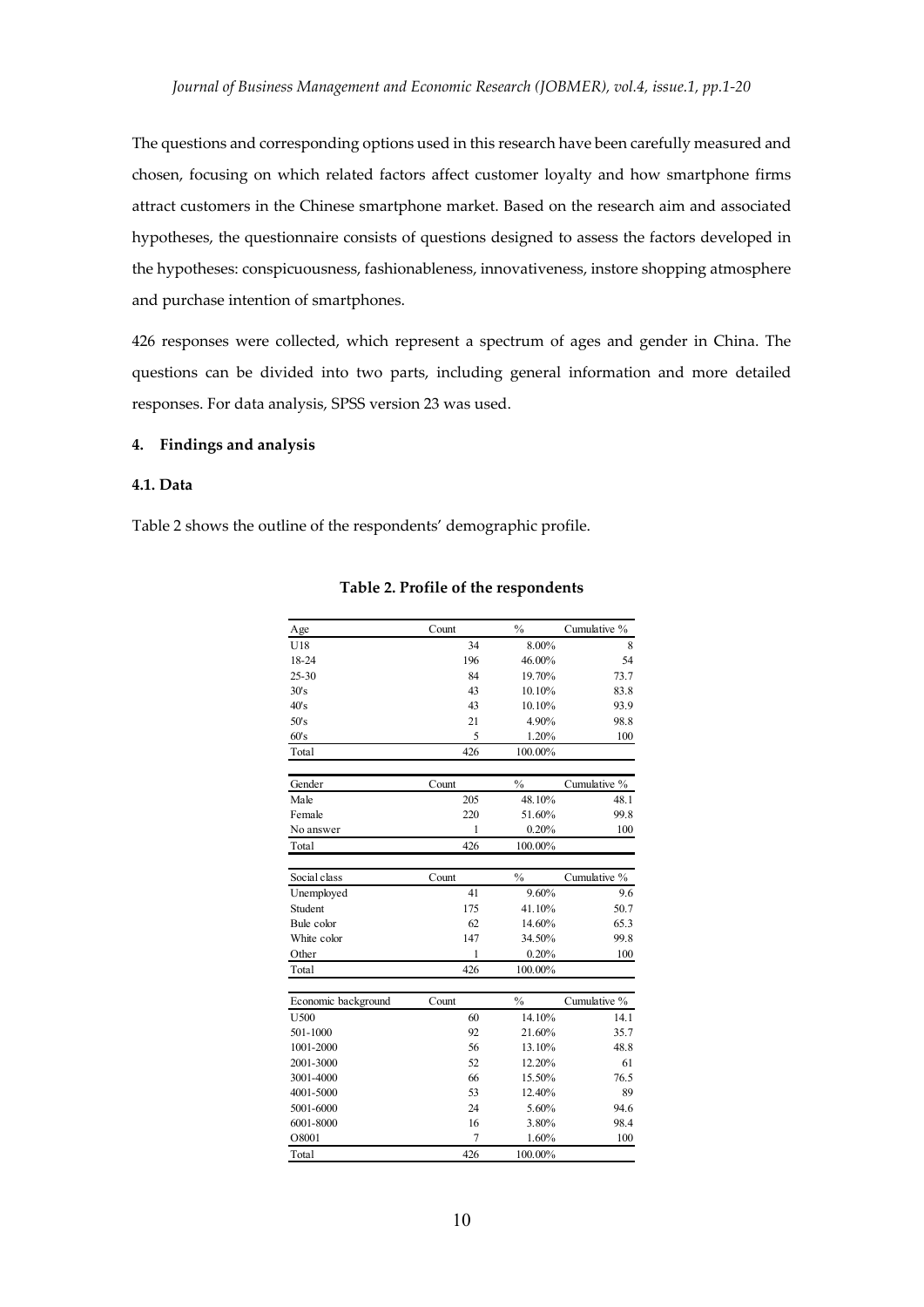## **4.2. Reliability of the prepared variables for the Semi Structural Modelling (SEM) analysis**

We conducted a descriptive analysis as a preliminary preparation for the hypotheses testing. Table 3 shows the descriptive statistics of observed variables for the 'conspicuousness,' ant three key themes, 'fashionableness,' 'innovativeness,' and 'instore shopping atmosphere.' As three key themes which should represent 'conspicuousness,ʹ it is also essential to validate the reliability of these three factors.

According to Hair *et al.* (2010), the set of variables with Cronbachʹs alpha higher than 0.600 can be acknowledged to be reliable and compatible with the analysis. Therefore, the Cronbach's alpha test was applied to the relevant variables which consist of the three key themes, the results are summarized in Table 3. From this process, it has been found that prepared nine variables are statistically reliable for the hypotheses testing which will be conducted based on the SEM analysis.

| Latent factors                 | Comportents                    | Count       | Mean | Std. Dev. | Alpha |
|--------------------------------|--------------------------------|-------------|------|-----------|-------|
|                                | Showing-off of possession      | 426         | 3.75 | 0.80      |       |
| Conspicuous value              | Expensiveness                  | 426<br>3.60 |      | 0.81      | 0.601 |
| <b>Fashionableness</b>         | Suitable for lifestyle         | 426         | 3.59 | 0.84      | 0.778 |
|                                | Fashionable gadgets preference | 426         | 3.48 | 0.87      |       |
| Innovatuveness                 | Product feature                | 426         | 3.78 | 0.77      |       |
|                                | Innovative Design              | 426<br>3.54 |      | 0.80      | 0.701 |
|                                | Fancy and posh atmosphere      | 426         | 3.55 | 0.80      |       |
| Instore shopping<br>atmosphere | Customer service quality       | 426         | 3.59 | 0.81      | 0.858 |
|                                | After-sales support            | 426         | 3.52 | 0.79      |       |
| Purachase intention            | Purachase intention            | 426         | 3.47 | 0.82      | 0.684 |
|                                | Recommend to others            | 426         | 3.32 | 0.83      |       |

**Table 3. Observed variables representing consumers' perceptions**

#### *SEM Analysis*

SEM is conducted to test the hypotheses, focusing on the paths that influence customers' purchase intention. Figure 2 demonstrates the outcome of SEM with statistical coefficients with the significant relations among the relevant factors generated from the factor analysis.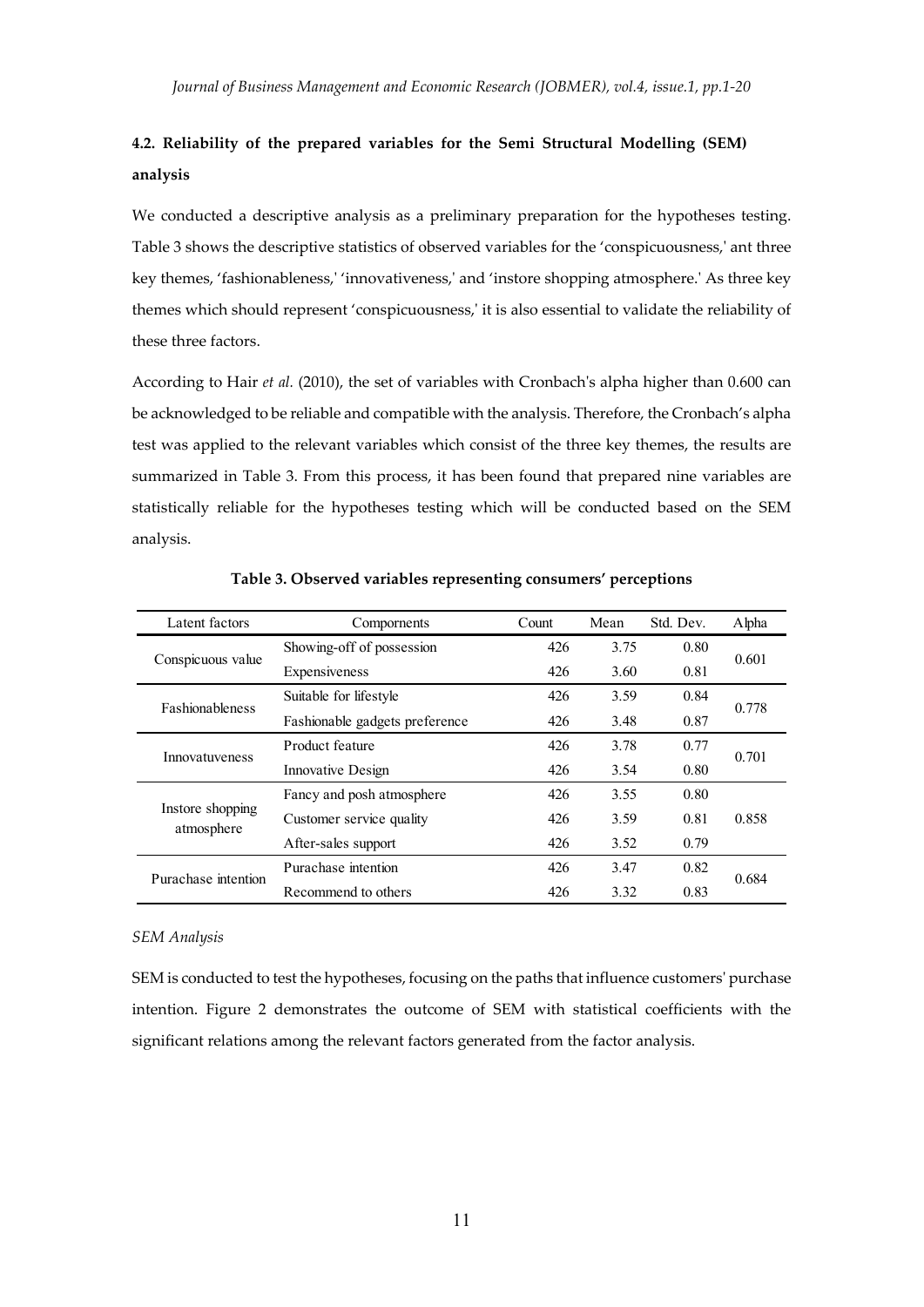

**Figure 2. Result of SEM analysis**

SEM was used to analyze the data, and the measurement model had acceptability to fit the measures. Specifically, the fit measures for the research model included a  $\chi$ 2/degrees of freedom ration of 2.877 (χ2=109.308, df=38); it met the recommended level of 5.0 (Hair et al., 1998). As other results of fitting tests, GFI (0.953), AGFI (0.918) are high above the recommended level of >0.90, whereas RMSEA (0.072) also met the recommended level <0.10 (Hair et al., 1998). Thus, the results of the substantive model are going to be examined in the next step.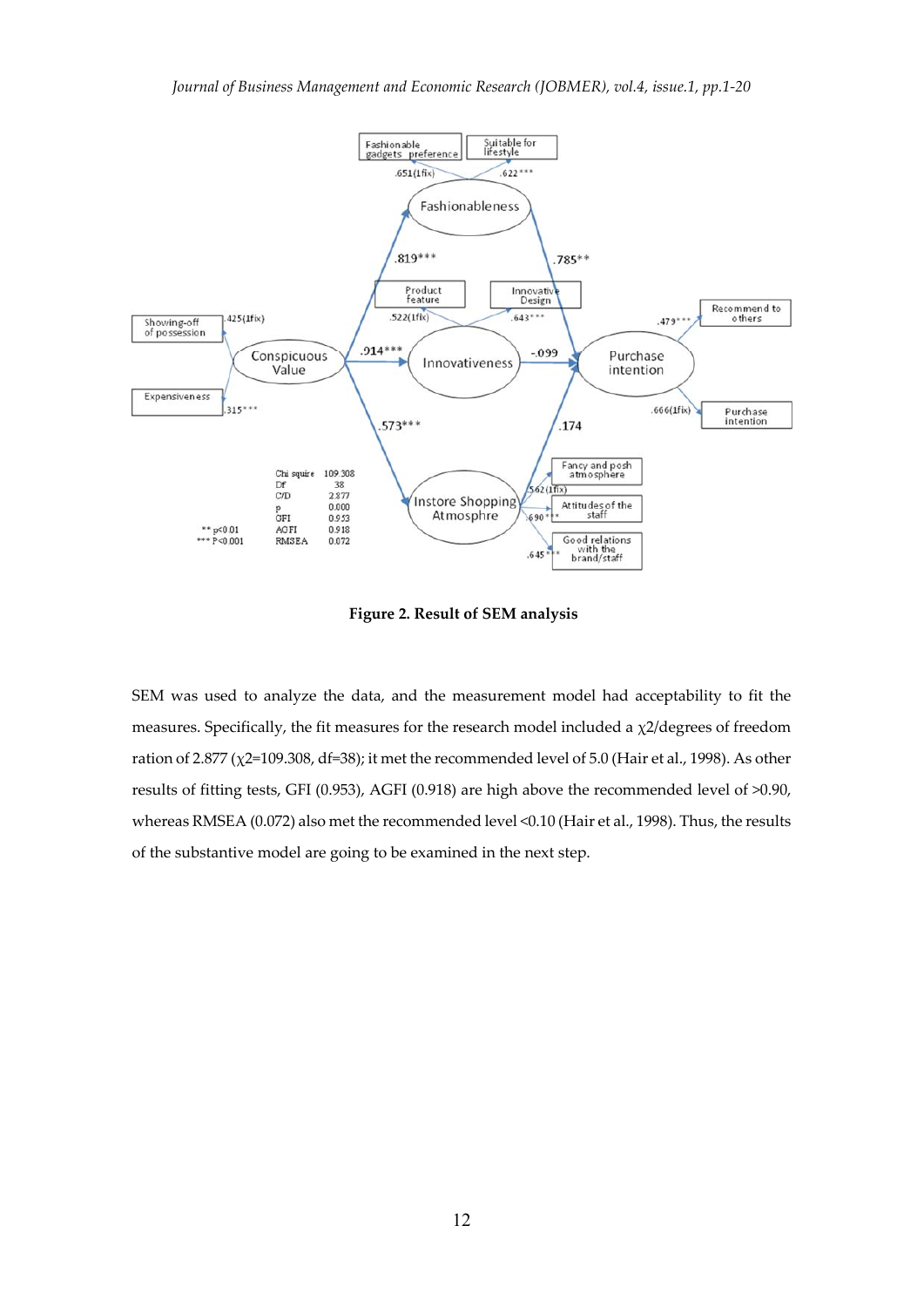| To                                     |              | From                        | Staderdized path<br>coefficient | p                                  |
|----------------------------------------|--------------|-----------------------------|---------------------------------|------------------------------------|
| <b>Inovativeness</b>                   | $\leftarrow$ | Conspicuous value           | 0.914                           | ***                                |
| Instore shopping atmosphere            | <---         | Conspicuous value           | 0.573                           | ***                                |
| <b>Fashionableness</b>                 | <---         | Conspicuous value           | 0.819                           | ***                                |
| Showing-off if oissessuion             | <---         | Conspicuous value           | 0.425                           | $1$ fix                            |
| Expensiveness                          | <---         | Conspicuous value           | 0.315                           | ***                                |
| Purchase intention                     | <---         | Fashionableness             | 0.785                           | $**$                               |
| Fashionable gadgets preference         | $\leftarrow$ | Fashionableness             | 0.651                           | $1$ fix                            |
| Suitable for lifestyle                 | $\leftarrow$ | Fashionableness             | 0.622                           | ***                                |
| Purchase intention                     | <---         | <b>Inovativeness</b>        | $-0.099$                        | 0.067                              |
| Pruduct feature                        | $\leftarrow$ | <b>Inovativeness</b>        | 0.522                           | $1$ fix                            |
| Innovative designe                     | <---         | Inovativeness               | 0.643                           | $* * *$                            |
| Purchase intention                     | $\leftarrow$ | Instore shopping atmosphere | 0.174                           | 0.110                              |
| Fancy and posh atmosphere              | $\leftarrow$ | Instore shopping atmosphere | 0.562                           | $1$ fix                            |
| Attitudes of the staff                 | <---         | Instore shopping atmosphere | 0.690                           | ***                                |
| Good relations with the<br>brand/staff | $\leftarrow$ | Instore shopping atmosphere | 0.645                           | ***                                |
| Recommend to others                    | $\leftarrow$ | Purchase intention          | 0.479                           | ***                                |
| Loyal to the brand                     | <---         | Purchase intention          | 0.666                           | $1$ fix                            |
|                                        |              |                             | $\ast$<br>**<br>***             | < 0.05<br>< 0.01<br>$< \!\! 0.001$ |

#### **Table 4. Path coefficients**

#### *Hypotheses Testing*

Figure 2 indicating that this model is reliable, with the coefficients from conspicuous consumption to three latent factors as follows: fashionableness=0.819 (p<0.001), innovative product features=0.914 (p<0.001), service quality= 0.573 (p<0.001). Out of three latent variables, the innovative product features and fashionableness factors show bigger coefficients from conspicuous consumption compared with the instore shopping atmosphere. With differences between these three, the conspicuous consumption factor is significantly leading to all three variables. Hence Hypotheses 1, 2 and 3 are all supported.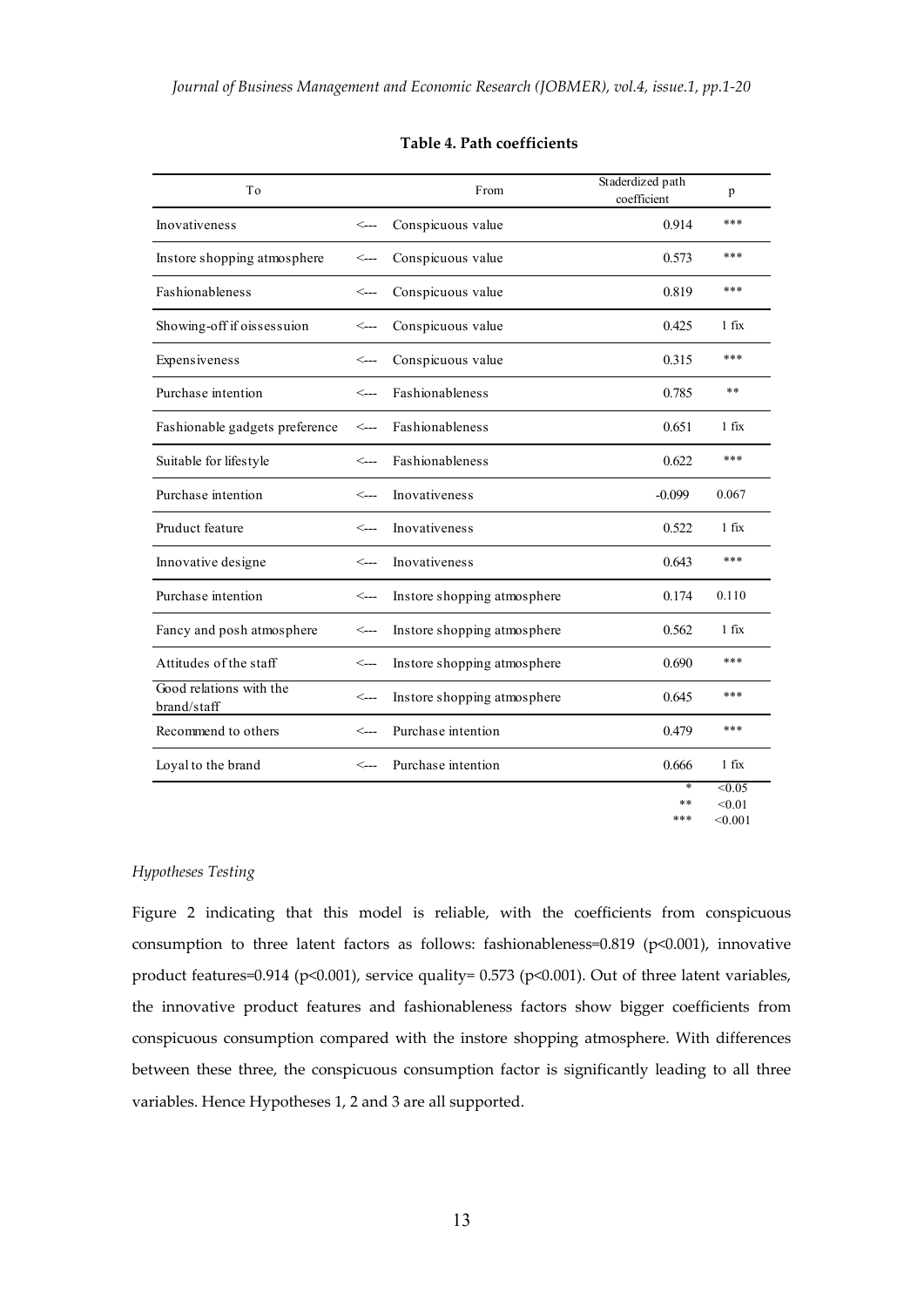Out of the Hypotheses 4a, 4b and 4c, only H4a (fashionableness) is supported (0.785, p<0.01) which indicates that fashionableness only has a significant impact on the Chinese consumers' purchase intention of smartphones. On the other hand, contradictory to the previous researchers' findings about service quality (Bitner and Hubbert, 1994; Jones *et al.,* 2000; Bodet, 2008; Olsen, 2002), H4c (instore shopping atmosphere) was rejected (0.174, p=0.110), whereas H4b (innovativeness) was also rejected with no significance of the path coefficients (‐0.099, p=0.067). Table 4 shows the detailed results of the relationships among the factors and observed variables. Table 5 summarises the results of the hypotheses testing.

| Hypothesis<br>number | Hypothesis                                                                                             | Result        |
|----------------------|--------------------------------------------------------------------------------------------------------|---------------|
| H1                   | Conspicuous consumer value has a positive relation with<br>'fashionableness' of smartphones            | Supported     |
| H2                   | Conspicuous consumer value has a positive relation with<br>'innovativeness' of smartphones             | Supported     |
| H <sub>3</sub>       | Conspicuous consumer value has a positive relation with<br>'instore shopping atmosphere'               | Supported     |
| H4a                  | The factor 'fashionableness' has a positive impact on<br>purchase intention of smartphones             | Supported     |
| H4 <sub>b</sub>      | The factor 'innovativeness' has a positive impact on<br>purchase intention of smartphones              | Not Supported |
| H4c                  | The factor 'instore shopping atmosphere' has a positive<br>impact on purchase intention of smartphones | Not Supported |

**Table 5. Summary of the hypotheses testing**

#### **5. Conclusion**

#### **5.1. Overall findings**

The results of the analysis show that conspicuous consuming attitudes exist as a basis for Chinese consumers' perceptions which leads to three aspects of smartphone shopping attributes: fashionableness, innovativeness, and instore shopping atmosphere. Their conspicuous value was found to have a significant impact on their evaluation towards three attributes of smartphone purchasing. However, among the three paths from these factors, only fashionableness has a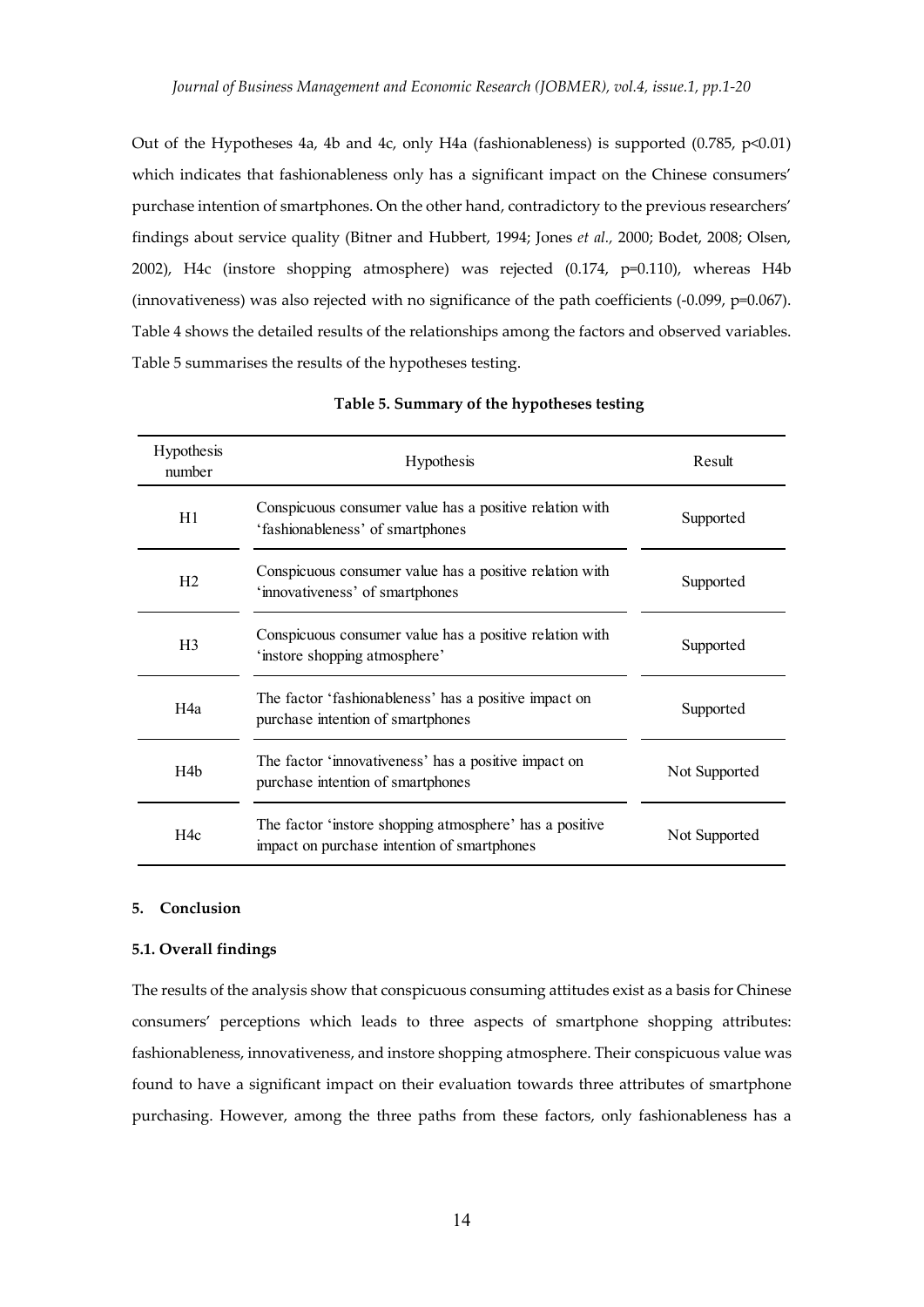significant impact, neither innovativeness nor instore shopping atmosphere has the impact on consumersʹ purchase intention of smartphones.

From the outcome of this study, the factor of conspicuous consumption was found to be a base for the consumersʹ attitudes towards smartphone purchasing. The fact that the proposed analytical framework in the context of smartphone purchasing is approved indicates that Chinese consumersʹ behavior is based on the unique cultural element of conspicuous value.

In this study, the authors break down this conspicuous value into three pathways; fashionableness, innovativeness, and instore shopping atmosphere. By this approach, only the factor of fashionableness has a significant impact on consumers' purchase intention, whereas innovativeness and instore shopping atmosphere are not perceived to be influential for consumers' purchase intention. Chinese conspicuousness has been studied by empirically so far, but one of the contributions from this study should be the practical analytical framework is proposed for the marketers and researchers for further investigation to develop actionable implications for the relevant businesses.

The approach conducted in this study which factorized the intangible value into tangible elements in the smartphone shopping attributes enables the practitioners and researchers to implement an actionable strategy to attract consumers.

#### **5.2. Limitations**

Firstly, the data profile indicates that 66% of the data set is concentrated for the age band of 18‐ 24 (46.0%) and 25‐30 (19.7%), who are categorized as the 'digital natives', as the main theme of this study focuses on Chinese consumers' attitudes towards smartphones, the targeted samples were the cohort who are the most familiar the technological gadgets (McMahon and Pospisil, 2005; Hutton and Fosdick, 2011). To attain more robust outcome with implications for the smartphone market, the well-balanced dataset representing the whole population should be needed. Secondly, it is required to elaborate the proposed models, investigating into the broken down the conspicuous value in the smartphone purchasing. The study pointed out only three key themes as the factors encompassing the conspicuous value in the model; this model with three bottom line factors should be investigated with some bigger dataset to generate actionable implications for the researchers and marketers. The dimensions and measurements of the analytical model should be explored and validated in further research.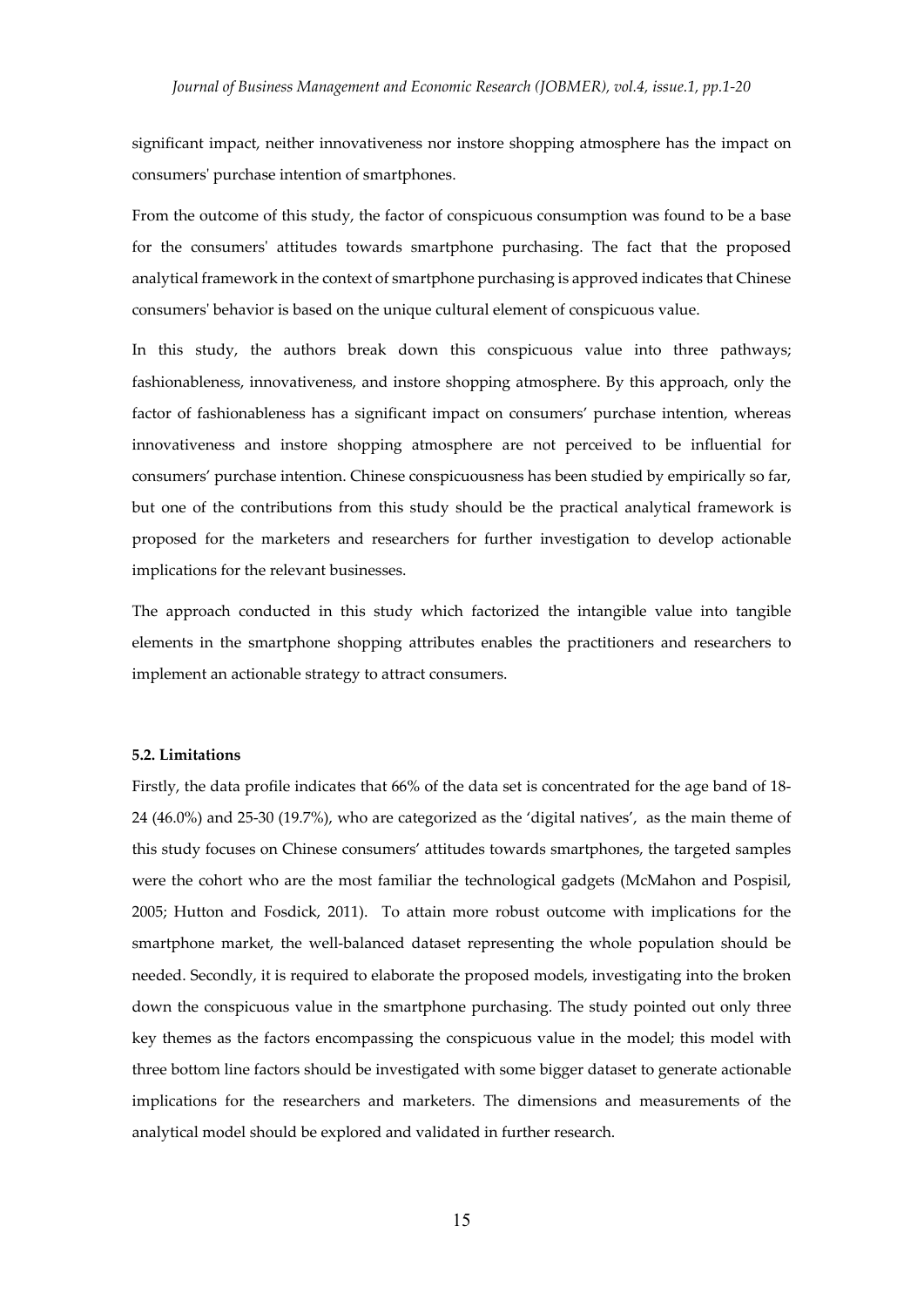#### **5.3. Further research opportunities**

To be able to develop some more robust and actionable implications for the marketers and researchers, it is needed to get a larger dataset to deepen the analysis and propose appropriate measurements for the field of study. In doing so, it is required to investigate the impact of service quality and innovative attributes of smartphones further. It is also required to explore the relations with Chinese consumersʹ conspicuous value as the basis for their purchasing intention of smartphones.

The exploration into the Chinese market and Chinese consumers' behavior in the technologybased goods market should cast both academic and practical implications to the existing and potential businesses who aim to penetrate the vast market with different values and cultural backgrounds. In this regard, it is essential for the researchers to investigate the cultural impact on consumer behavior in the divers of markets. Research into the social and cultural context should be more closely investigated and could contribute to building an effective marketing strategy in the real economy, which this study aimed and objected.

#### **6. Acknowledgement**

The authors appreciate the dedicated support from Miss Rui Zhang who helped us in collecting data in China. Without her contribution, we could not have completed this research work.

#### **7. References**

- Akematsu, Y., Shinohara, S. and Tsuji, M. (2012), Empirical analysis of factors promoting the Japanese 3G mobile phone, *Telecommunications Policy,* 36 (3), 175‐186.
- Bayraktar, E., Tatoglu, E., Turkyilmaz, A., Delen, D. and Zaim, S. (2012), Measuring the efficiency of customer satisfaction and loyalty for mobile phone brands with DEA, *Expert Systems With Applications,* 39, 99‐106.
- Baek, E., Choo, H. J., and Lee, S. H. M. (2018), Using warmth as the visual design of a store: Intimacy, relational needs, and approach intentions, *Journal of Business Research*, 88, 91‐101.
- Berry, L.L., Parasuraman, A. and Zeithaml, V.A. (1994), Improved service quality in America: Lessons learned, *Academy of Management Executive*. 8 (2), 32–52.
- Bitner, M. J. and Hubbert, A. R. (1994), *Encounter Satisfaction versus Overall Satisfaction versus Quality, Service Quality New Directions in Theory and Practices,* London: Sage Publications. 72‐ 95.
- Bodet, G. (2008), Customer satisfaction and loyalty in service: Two concepts, four constructs, several relationships, *Journal of Retailing and Consumer Services*, 15, 156‐163.
- Chadha, R. and Husband, P. (2006), *The cult of luxury brand: Inside Asia's love affair with luxury*, London: Nicholas Brealey International.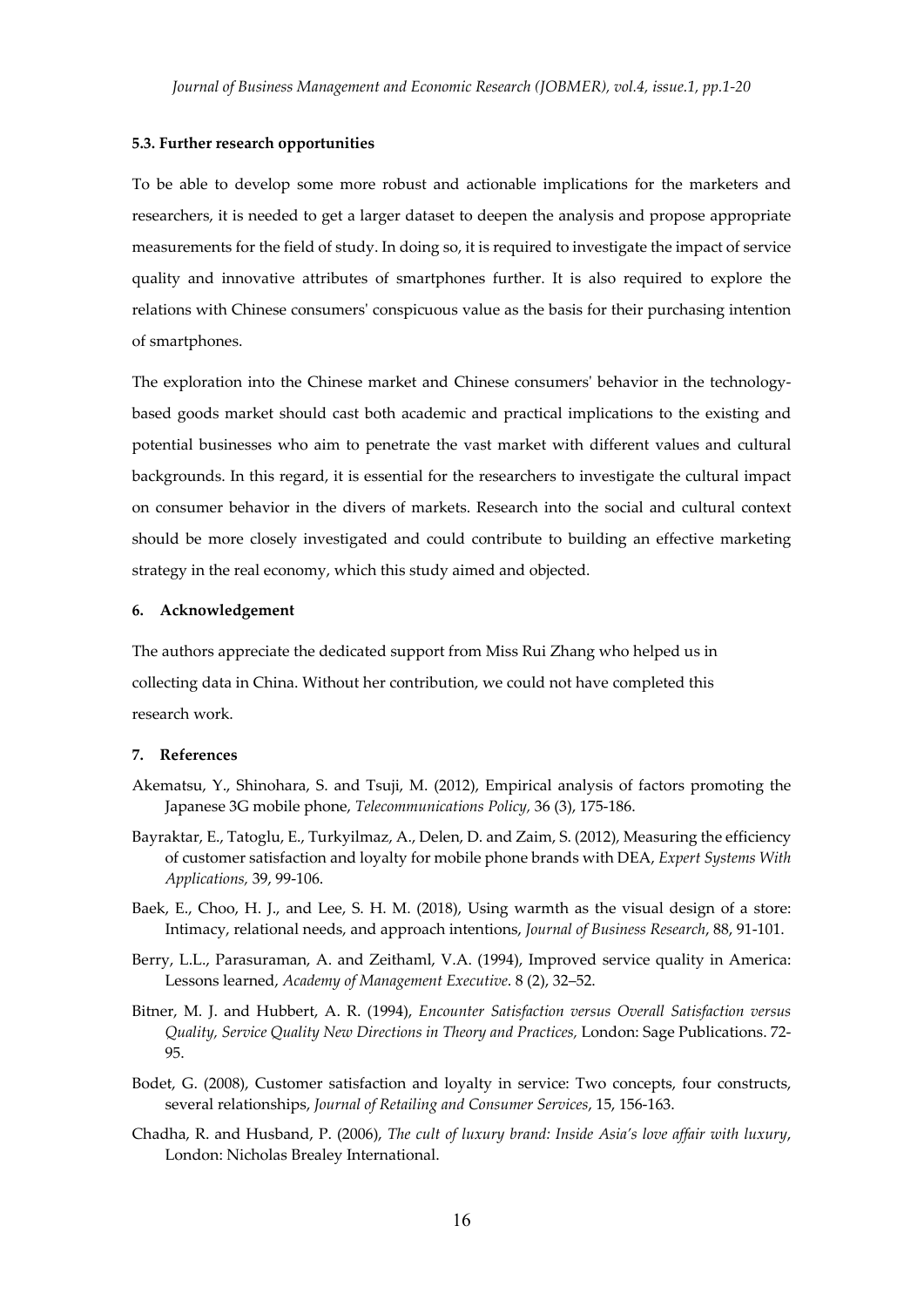- Chaudhuri, H. R. and Majumdar, S. (2006), Of Diamonds and Desires: Understanding Conspicuous Consumption from a Contemporary Marketing Perspective, *Journal of Marketing Science Review*, 10 (8), 1‐18.
- Chen, S.‐C. (2012), The customer satisfaction–loyalty relation in an interactive e‐service setting: The mediators, *Journal of Retailing and Consumer Services*, 19, 202‐210.
- Chen, H.,Liu, F. and Dai, T. (2013), Chinese Consumers' Perceptions toward Smartphone and marketing Communication on Smartphone, *International Journal of Mobile Marketing*, 1, 38‐45.
- Demirci Orel, F. and Kara, A. (2014), Supermarket self‐checkout service quality, customer satisfaction, and loyalty: Empirical evidence from an emerging market, *Journal of Retailing and Consumer Services*. 21, 118‐129.
- Ehiobuche, C. and Khan, F. (2012), Customer loyalty paradigms, *Franklin Business & Law Journal*, 83‐97.
- Filieri, R., and Lin, Z. (2017), The role of aesthetic, cultural, utilitarian and branding factors in young Chinese consumersʹ repurchase intention of smartphone brands, *Computers in Human Behavior*, 67, 139‐150.
- Filieri, R., Lin, Z., D'Antone, S., & Chatzopoulou, E. (2018), A cultural approach to brand equity: the role of brand mianzi and brand popularity in China, *Journal of Brand Management*, 1‐19.
- Fillion, G., Mvuyekure, P. D., Nguejo, A. N. and Ekionea, J. P. B. (2016), Mobile telephony: What are the influencing factors of using a mobile phone in Cameroon?, *Academy of Information & Management Sciences Journal,* 19 (1), 94‐119.
- Foley, C., Holzman, C., and Wearing, S. (2007), Moving beyond conspicuous leisure consumption: Adolescent women, mobile phones and public space, *Leisure Studies*, 26 (2), 179‐192.
- Fornell, C. (1992), A national customer satisfaction barometer: The Swedish experience, *Journal of Marketing*, 56, 6–21.
- Garga, E. and Bambale, A. J. A. (2016), The Impact of Service Quality on Customer Patronage: Mediating Effects of Switching Cost and Customer Satisfaction, *International Journal of Global Business*, 9 (1), 39‐58.
- Ghauri, P. and Grohauug, K. (2005), *Research Methods in Business Studies. 3rd edition*, Edinburgh: Pearson Education Limited.
- Gerpott, T. J., Rams, W. and Schindler, A. (2001), Customer retention, loyalty and satisfaction in the German mobile cellular telecommunications market, *Telecommunications Policy*, 25, 249‐ 269.
- Gill, T. (2008), Convergent products: What functionalities add more value to the base?, *Journal of Marketing*. 72 (2), 46–62.
- Gill, T. and J. Lei. (2009), Convergence in the high-technology consumer markets: Not all brands gain equally from adding new functionalities to products, *Marketing Letters*, 20 (1), 91–103.
- Hair, J. F., Black, W. C., Babin, B. J. and Anderson, R. E. (2010), *Multivariate Data Analysis: A Global Perspective*, 7th edition. New Jersey: Pearson.
- Haryono, R. I., & Sihombing, S. O. (2018), The Effects of Store Environment and Merchandise to Customer Responses: an Empirical Study, *Jurnal Dinamika Manajemen*, 9 (1), 33‐43.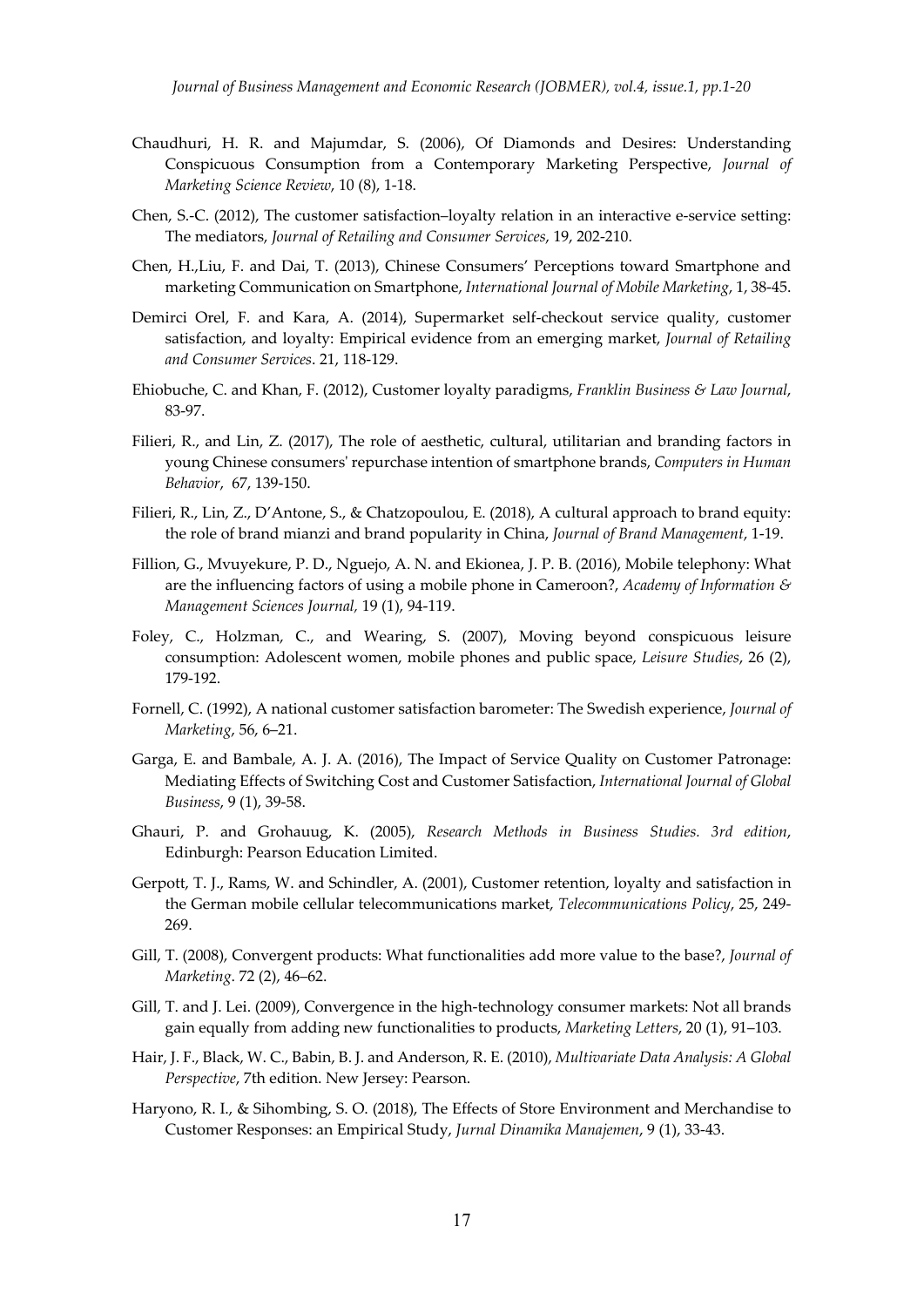- Heinonen, K., Strandvik, T., Mickelsson, KL. Edvardsson, B., Sundstron, E. and Andersson, P. (2010), A customer‐dominant logic of service", *Journal of Service Management*, 21 (4), 531‐548.
- Ho, D. (1976), On the concept of face, *American Journal of Sociology*, 81 (4), 867–884.
- Holak, S. L. and Lehmann, D. R. (1990), Purchase intentions and the dimensions of innovation: an exploratory model, *Journal of product innovation management*, 7 (1), 59‐73.
- Hong, J. C., Lin, P. H., and Hsieh, P. C. (2017), The effect of consumerinnovativeness on perceived value and continuance intention to use smartwatch, *Computers in Human Behavior*, 67, 264‐ 272.
- Hsiao, K. L. (2017), What drives smartwatch adoption intention? Comparing Apple and non-Apple watches, *Library Hi Tech*, 35 (1), 186‐206.
- Hu, H. and Jasper, C. R. (2006), Social cues in the store environment and their impact on store image, *International Journal of Retail & Distribution Management*, 34 (1), 25‐48.
- Huang, Z., & Wang, C. L. (2018), Conspicuous consumption in emerging market: The case of Chinese migrant workers, *Journal of Business Research*, 86, 366‐373.
- Hutton, G. and Fosdick, M. (2011), The Globalization of Social Media: Consumer Relationships with Brands Evolve in the Digital Space, *Journal of Advertising Research*, 51 (4), 564‐570.
- Jin, C., Furukawa, I. and Shi, Z. (2010), Mianzi and consumer behavior in the Chinese market : a literature review, *Economics Review, Seijo University*, 188, 159‐175.
- Jones, M. A. and Suh, J. (2000), Transaction‐specific satisfaction and overall satisfaction: an empirical analysis, *Journal of Services Marketing*, 14, 147‐160.
- Kasesniemi, E. and Rautiainen, P. (2001), *Mobile Culture of Children and Teenagers in Finland. In Katz J., Aakhus M. (eds) Perpetual Contact: Mobile Communication, Private Talk, Public Performance*, Cambridge: Cambridge University Press, Painossa.
- Kemp, E. A., Williams, K., Min, D. J., and Chen, H. (2019), Happy feelings: examining music in the service environment, *International Hospitality Review*, ahead of printing.
- Kim, S., Katsumata, S., and Akiike, A. (2018), Dynamic Change in the Importance of Innovation in the Smartphone Market, *In ISPIM Innovation Symposium, The International Society for Professional Innovation Management (ISPIM)*, 1‐14.
- Kim, S., Park, G., Lee, Y., and Choi, S. (2016), Customer emotions and their triggers in luxury retail: Understanding the effects of customer emotions before and after entering a luxury shop, *Journal of Business Research,* 69 (12), 5809‐5818.
- Kitchen, P. J., Martin, R. and Che‐Ha, N. (2015), Long term evolution mobile services and intention to adopt: a Malaysian perspective, *Journal of Strategic Marketing*, 23 (7), 643‐654.
- Komatsu, A. (2004), Consumer Choice and Socio‐psychological Evaluation of Product Style, *The Bulletin of Japan Society for Science of Design*, 51 (4), 55‐64.
- KPMG (2012), Global Reach of Chinese Luxury: A KPMG study, available at: kpmg.com/cn (accessed 26 October 2019).
- Lee, H., Lee, Y. and Yoo, D. (2000), The determinants of perceived service quality and its relationship with satisfaction, *Journal of Services Marketing*, 14 (3), 217‐231.
- Lee, S., Lee, J.-H. and Garrett, T. C. (2013), A study of the attitude toward convergent products: A focus on the consumer perception of functionalities a study of the attitude toward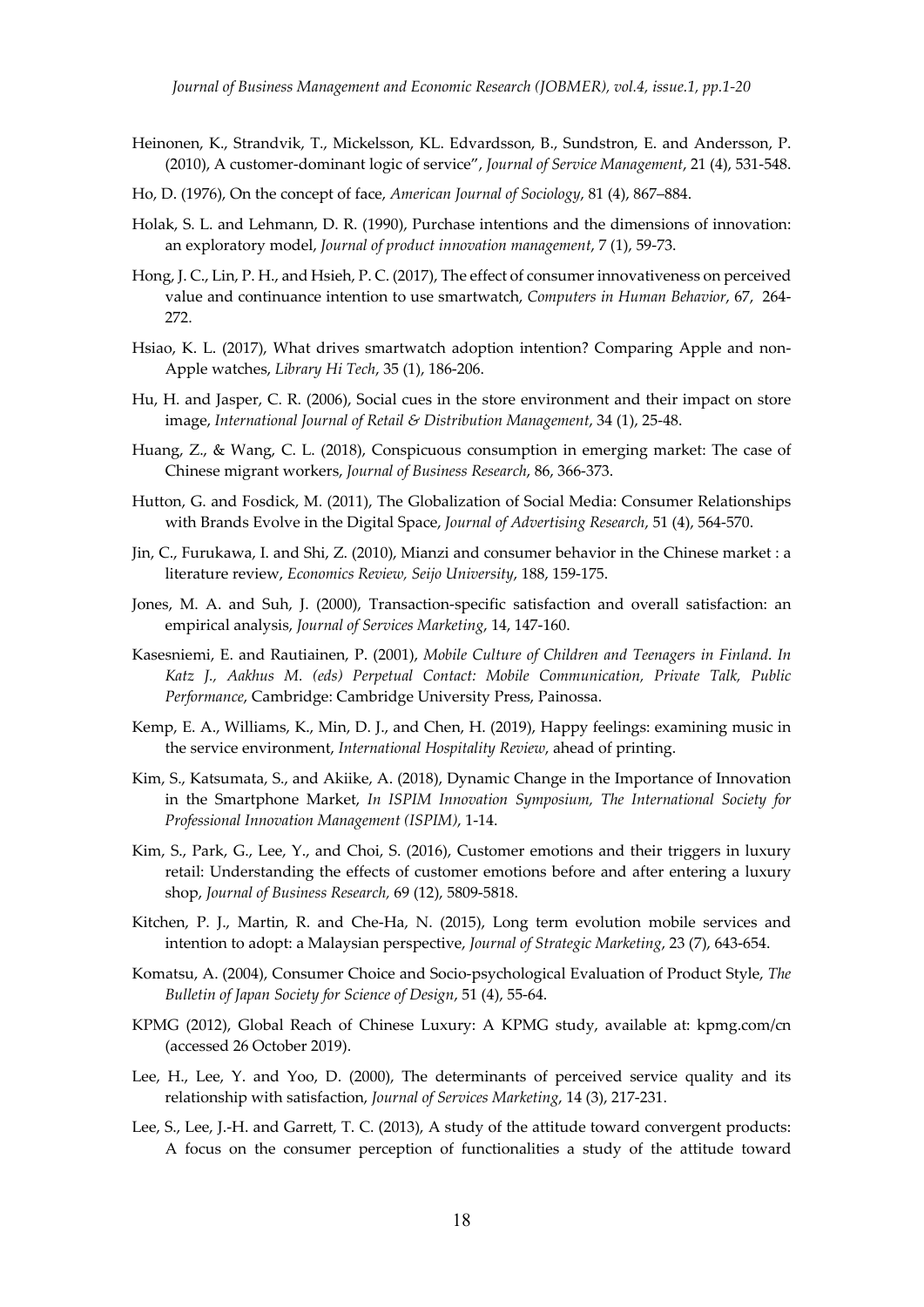convergent products: A focus on the consumer perception of functionalities, *Journal of Product Innovation Management*, 30 (1), 123‐135.

- Leelakulthanit, O. and Hongcharu, B. (2012), Factors Influencing Smartphone Repurchase, *Journal of Business & Economics Research*, 10 (11), 623‐628.
- Li, Y., Fu, H., and Huang, S. S. (2015), Does conspicuous decoration style influence customerʹs intention to purchase? The moderating effect of CSR practices, *International Journal of Hospitality Management,* 51, 19‐29.
- Liang, J., & Leung, L. (2018), Comparing Smartphone Addiction: The Prevalence, Predictors, and Negative Consequences in Hong Kong and Mainland China, *The Journal of Social Media in Society*, 7 (2), 297‐322.
- Liu, D., and Guo, X. (2017), Can trust and social benefit really help? Empirical examination of purchase intentions for wearable devices, *Information Development,* 33 (1), 43‐56.
- Lorente, S. (2002), Youth and Mobile Telephones: More than a Fashion, *REVISTA DE ESTUDIOS DE JUVENTUD*, 57, 9‐24.
- Mäenpää, P. (2000), *Digitaalisen arjen ituja. Kännykkä ja urbaani elämäntapa (Seeds of digital everyday life: The mobile phone and the urban way of life),* In Tommi Hoikkala y J. P. Roos (Eds) 2000‐ luvun elämä. Sosiologisia teorioita vuosituhannen vaihteesta (Life in 2000. Sociological theories from the turn of the millennium). Tampere: Gaudeamus.
- Marketing China (2013), China, a Booming Market for Luxury, http://marketingtochina.com/china‐a‐booming‐market‐for‐luxury/ (accessed 26 October 2019).
- Maruyama, M. and Wu, L. (2014), Multiple store patronage: The effects of store characteristics, *Journal of Retailing and Consumer Services*, 21 (4), 601‐609.
- McMahon, M. and Pospisil, R. (2005), Laptops for a digital lifestyle: Millennial students and wireless mobile technologies, *Balance, Fidelity, Mobility: maintaining the momentum*, 2, 421‐431.
- Nakamura, T. and Oe, H. (2009), Looking at Keitai (MobilePhone) Displays as a Form of Non‐ Verbal Behavior in Public Spaces, *Journal of Infosocionomics Society*, 4 (1), 27‐37.
- Noel, L., Sovacool, B. K., Kester, J., & de Rubens, G. Z. (2019). Conspicuous diffusion: Theorizing how status drives innovation in electric mobility. *Environmental Innovation and Societal Transitions*, 31, 154‐169.
- Ogle, J. P., Hyllegard, K. H. and Dunbar, B. H. (2004), Predicting Patronage Behaviors in a Sustainable Retail Environment: Adding Retail Characteristics and Consumer Lifestyle Orientation to the Belief‐Attitude‐Behavior Intention Model, *Environment & Behavior*, 36 (5), 717‐741.
- Pan, Y. and Zinkhan, G. M., (2006), Determinants of retail patronage: A meta-analytical perspective, *Journal of Retailing*, 82, 229‐243.
- Park, C. S. (2019), Examination of smartphone dependence: Functionally and existentially dependent behavior on the smartphone, *Computers in Human Behavior,* 93, 123‐128.
- Parasuraman, A., Zeithaml, V. A. and Berry, L. L. (1985), A conceptual model of service quality and its implications for future research, *Journal of Marketing*, 49, 41‐50.
- Paul, J., Sankaranarayanan, K. G., and Mekoth, N. (2016), Consumer satisfaction in retail stores: Theory and implications, *International Journal of Consumer Studies*, 40 (6), 635‐642.